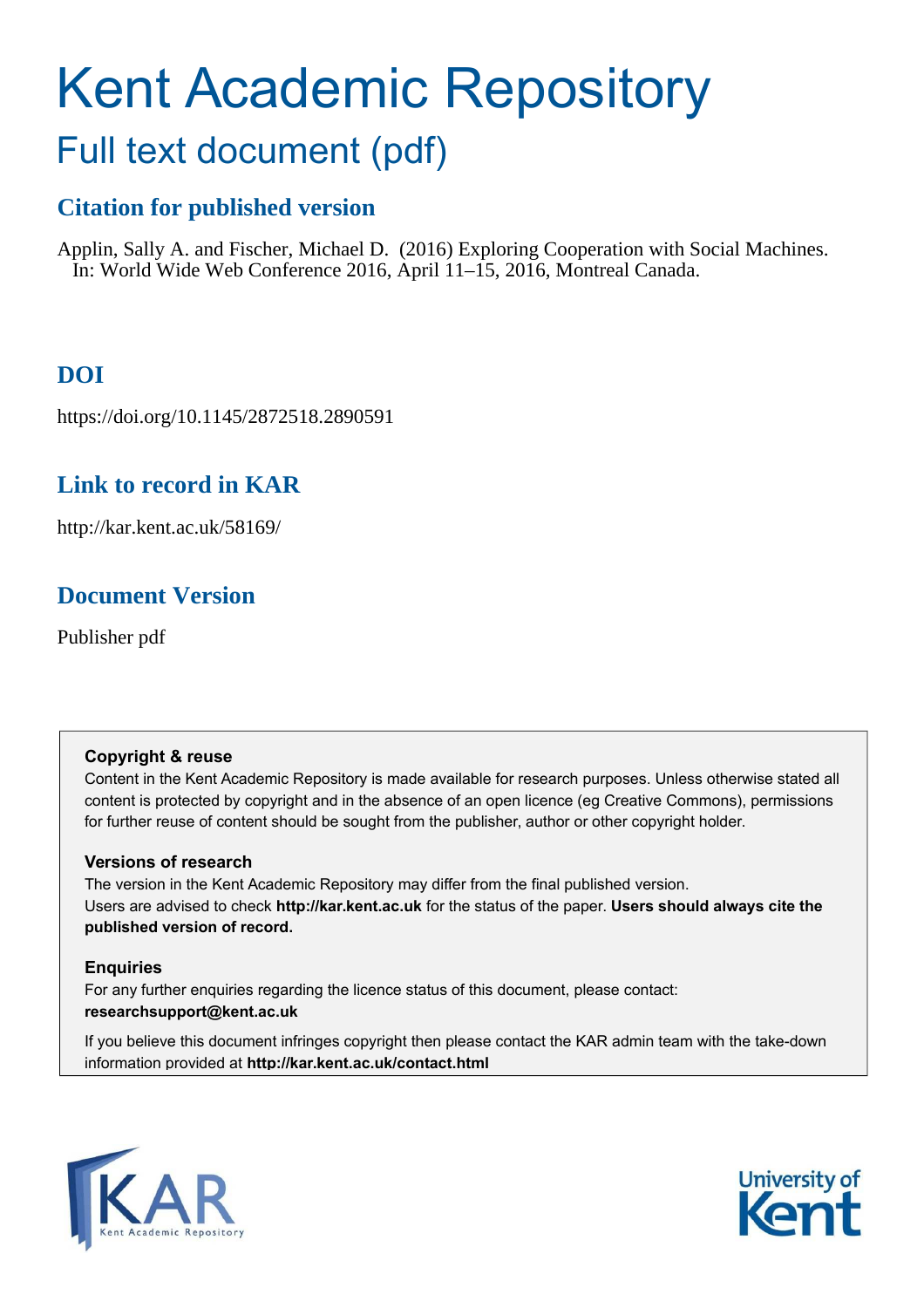## **Exploring Cooperation with Social Machines**

Sally A. Applin / Michael D. Fischer University of Kent, Canterbury SAC Centre for Social Anthropology and Computing Marlowe Building, Canterbury, Kent CT2 7NR +44 1227 823144 sally@sally.com / m.d.fischer@kent.ac.uk

#### **ABSTRACT**

As humans become more and more immersed in a networked world of connected and mobile devices, cooperation and sociability to achieve valued outcomes within geographic locales appears to be waning in favour of extended personal networks and interaction using semi-automated agents to support communications, transportation and other services.

From a messaging structure that is complex, multiplexed and much of the time asynchronous, conditions emerge that disrupt symmetry of information exchange. People thus encounter circumstances that seem unpredictable given the information available to them, resulting in limited or failed cooperation and consequent quality of outcomes. We explore the role of Social Machines to support, change, and enhance human cooperation within a blended reality context.

#### **CCS Concepts**

ï **Human-centered computing Computer supported cooperative work •** *Human-centered computing Collaborative and social computing devices* **• <b>Applied computing** *and social computing devices* ï **Applied computing Anthropology** ï *Computing methodologies Mixed / augmented reality*

#### **Keywords**

Cooperation, Sociability, Community, Automation, Social Machines, Blended Reality. Geography, Anthropology.

#### **1. INTRODUCTION**

A critical challenge for Social Machines research is to design and develop systems that support and enhance human social interaction within a given Social Machine. The Social Machines environment we currently dwell within has emerged from adaptation by people to more and more computerisation and automation. Our social connections are increasingly found on the network, rather than in our geographic location (local locale).

One of the key outcomes of social interaction and consequent social relationships is cooperative interaction, where people collaborate directly or indirectly, to achieve jointly acceptable outcomes. Virtually everything we value in our day-today life is a result of such collaborations, including family relationships, access to food, energy, transportation, and the

Copyright is held by the International World Wide Web Conference Committee (IW3C2). IW3C2 reserves the right to provide a link to the author's site if the Material is used in electronic media.

*WWW 2016 Companion*, April 11–15, 2016, Montreal, Québec, Canada. ACM 978-1-4503-4144-8/16/04.

http://dx.doi.org/10.1145/2872518.2890591

security of our person and possessions. In short, most of what we value and require in order to live is a result of successful cooperation. In modern urban society, these 'collaborations' can be very indirect. Few of us have direct relationships with most of those we depend upon. Over time, a complex system of interrelations between groups and locations has evolved that generally ensures we can live the lives we do. These circumstances are not unique and are always changing. However, in change, it is critical that the outcomes that we depend upon are not disrupted to the point these cannot be recovered. Thus, any changes to social interaction are worthy of attention.

Cooperation depends on successful communication. When social interactions are on the network and distributed across multiple geographic locales, the cooperation these foster may have limited benefit in a given local locale. When interaction was mostly limited to a local locale, people in that locale would frequently benefit indirectly from cooperation by others in the locale, without necessarily being aware of that cooperation.

Activities that depend on cooperative efforts have increasingly shifted to the communications network. The various social networks that comprise the communications network interact without a strong mechanism for connecting groups to each other, other than the coincidence of individuals bridging multiple social networks through joint membership.

The shift of cooperative efforts from local locales to Social Machines is only a concern if the shift fails to induce a means for people to reproduce their way of life. Social Machines may be a part of the response that must emerge to address such change. Such change promises to bring about many new possibilities. However, within that change it is also important to maintain some level of continuity.

Consequently, Social Machines have the potential to improve how organised cooperation is coordinated, and even semi-automated, without being creepy, privacy invading or rigid. We explore the role of Social Machines to support, change, and enhance human cooperation in physical, geographic local locales.

#### **2. Cooperation Shifting to the Network 2.1 Managing Messaging**

PolySocial Reality (PoSR) describes the dynamics of multiple, multiplexed, synchronous and asynchronous messages within a network of agents; messages we send to each other, to machines, or that machines send between themselves or to people [1]. Outcomes of PoSR dynamics include missed communications due to either digital or social network topology, contributing to a greatly reduced capacity to cooperate—or even disruption. The consequences of missed communications can be minor, such as someone needing to resend a message, or major, if critical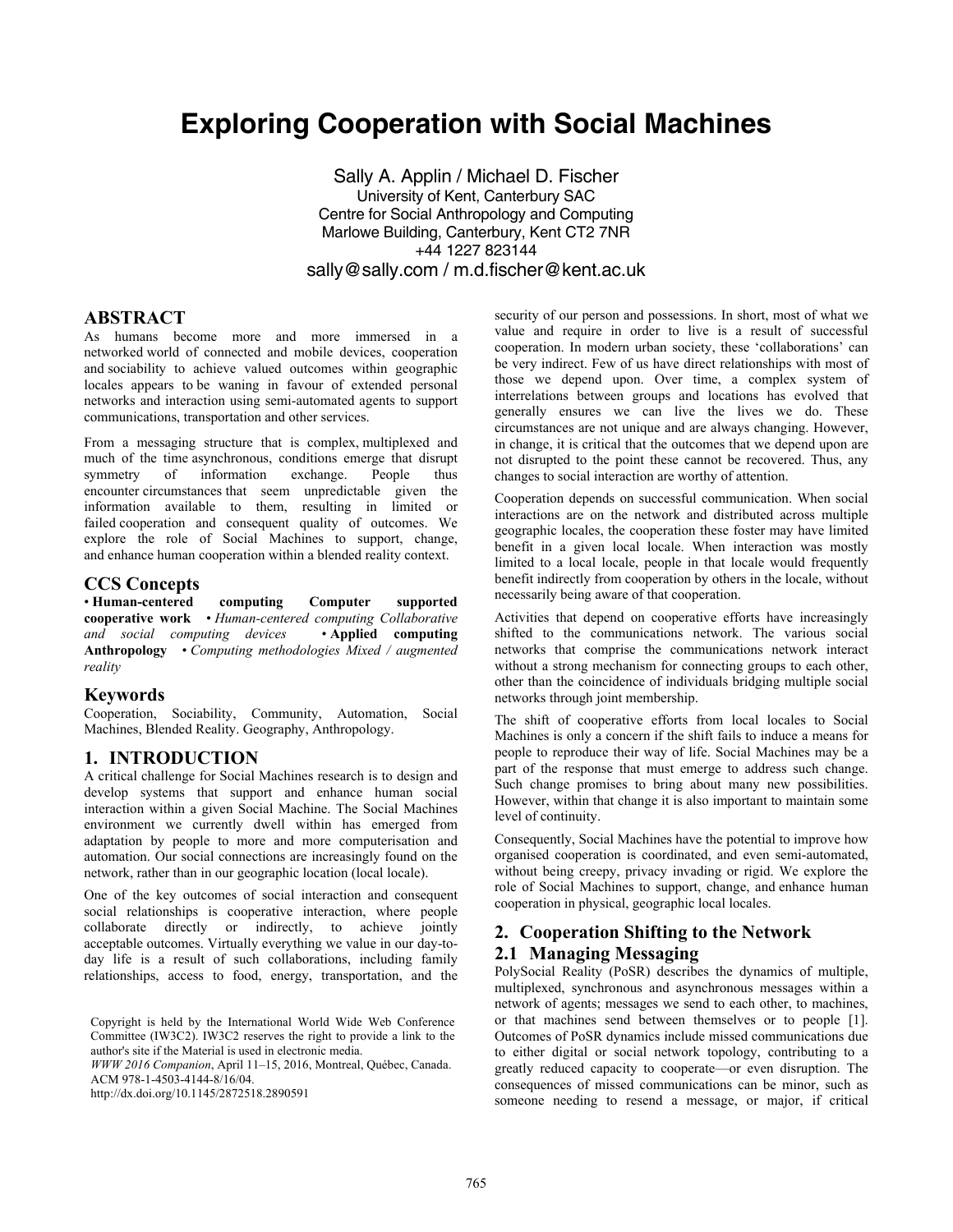messages are not received or responded to within a required timeframe. Outcomes from PoSR dynamics can be merely inconvenient when people are mainly monitoring connections and messages, when the messages are social 'pings', or when the content of the messages can be anticipated due to familiarity with the task, or with the other parties. But when messages are critical, for example, acting as a token of control in an automated subsystem, missed message coordination can effectively assign automated systems unintended agency that conflicts with human agency. Successful receipt of messages matter because these foster cooperation. For cooperation to work well, first and foremost, critical messages must be successfully received and understood. As outcomes of PoSR dynamics, messages can be received and understood, not received, or received and not understood. In the latter two cases, the opportunity for cooperation is greatly diminished or dependent on enough familiarity between parties and skill in the tasks involved to anticipate a critical message.

Failed cooperation can be due to a combination of human and machine errors, or due to lack of opportunity. Real world examples of failed cooperation due to poor communications can be a simple as someone not receiving a message to meet a friend, or as grave as a cargo ship not receiving a message that a traffic bridge is down and unknowingly sailing through it leaving people drowning in its wake. Automated messages that are not well designed can decrease the effectiveness of cooperation. A parking ticket machine that can only receive commands in a certain order or the process breaks down, or the program that enables retail transactions in a certain order, but cannot be interrupted or changed once it is in motion, can cause frustration and problems for people as cooperation between the human and the machine is disrupted.

#### **2.2 Humans and Algorithms are Co-Adapting**

Smart and Shadbolt (2014) state that "social machines are best understood as systems in which human and machine components make complementary contributions with respect to the performance of some larger joint process" [2]. This could be interpreted as the foundation for a joint process of cooperation.

Applin and Fischer (2015) argue that we are entering a cycle where humans and algorithms are adapting to each other. Humans are filling in the gaps where algorithms cannot easily function, and algorithms are calculating and processing complex information at a speed that for most humans is not possible. Together, humans and computers are sorting out which is going to do what type of task. It is a slow and tedious process that emulates a kind of sociability between entities in order to form cooperative outcomes. Either one or both parties must yield a bit for cooperation to work, and if a program is developed in a rigid way, the yielding is usually done by the human to varying degrees of frustration as agency (our ability to make choices from a range of options) becomes constrained by the process of automation. Indeed, sociability and social relationships depend on the assumption of agency on the part of the other, human or machine [3]. Humans often attribute agency to machines in their assumptions underlying how the machine will satisfy their present need, or indeed inhibit them from satisfying a need.

People communicate and cooperate in varying degrees of success with machines on a daily basis via our mobile devices. Humans are cooperating with machines and through these, cooperating with other humans who may not be in their same geographic location. To achieve this type of cooperation, people must first negotiate with the specific device's hardware, then its software, then a communications layer, which may or may not be wireless or mobile technology, which they then use to connect to others via voice, text, or other types of software enabled messaging such as e-mail, social media messaging, or networked applications or chat programs. Soon this will include mediation with numerous other devices on the Internet of Things (IoT). If the entities attempting communication are successful in this negotiation of medial layers, they might make a stable connection to their intended target in synchronous time and messages can be exchanged to contribute to a cooperative effort. If they are successful in sending an asynchronous message, there may be no feedback that a received message is a "read" message, and senders may want to wait to receive a confirmation or reply to their message before taking action. As messages continue to be exchanged, each round is a potential vulnerability for both communication and cooperation until a cooperative outcome is negotiated. Thus, much of today's cooperation is an automation hybrid, whereby people are cooperating with autonomous or semi-autonomous systems in order to connect and cooperate with other people, and/or with machines and systems.

Communication, and thus cooperation, is not necessarily with those in our local locale as much of our communication passes through one sort of network or another. Especially where there is substantial geographical population mobility, such as in the US, where people have networks that include members far outside their local locale, and indeed, these can be quite distant. Even so, there is enough local cooperation to reproduce supplies, power, water, adherence to law, etc., in the local locales. In many ways, we are unable to cooperate locally as we once could. Some of this is due to the "urban" problem of high heterogeneity in a concentrated space and the outcomes of cultural differences coexisting in a given locale, typical of cities since their inception. More likely, with the advent of automation in many of the processes of locales, problems of local communication and cooperation are instead being addressed by 'process, script, algorithmic' or other loss-of-agency 'solutions' that require more yielding of humans to the automation, rather than the other way around [3].

Frustration with processes, scripts, and algorithms in a local locale translates into a more general frustration within a locality. When people are unable to get what they want (exercise agency) locally, they have network tools to enable them, though cooperating with automation, to shift tasks that they may have done in their communities (purchase goods and services) to online. Thus, the infrastructure of geographic localities becomes more utilitarian and less social as people, though various pressures and time constraints in their lives, use their mobile devices more often than not as they move through the local locale. As a result, opportunities for exchanges of information between people, such as pleasantries, gossip about the neighbourhood and community political concerns, are reduced, as local people with jobs that support local needs are replaced by algorithms and packages left on doorsteps. This social glue is replaced by function: people can order the supplies they need to survive in their locale, and can do so without socialising with others in the same locale. This contributes to a breakdown of cohesion, understanding, and ultimately cooperation in locales, and a concentration of shopping patterns and behaviour tracking, privately owned on the network by companies that may or may not be in business in the future.

#### **2.3 Social Machines as Cooperative Agents**

When people use mobile devices in the local locale more frequently than not, and are connecting socially and cooperating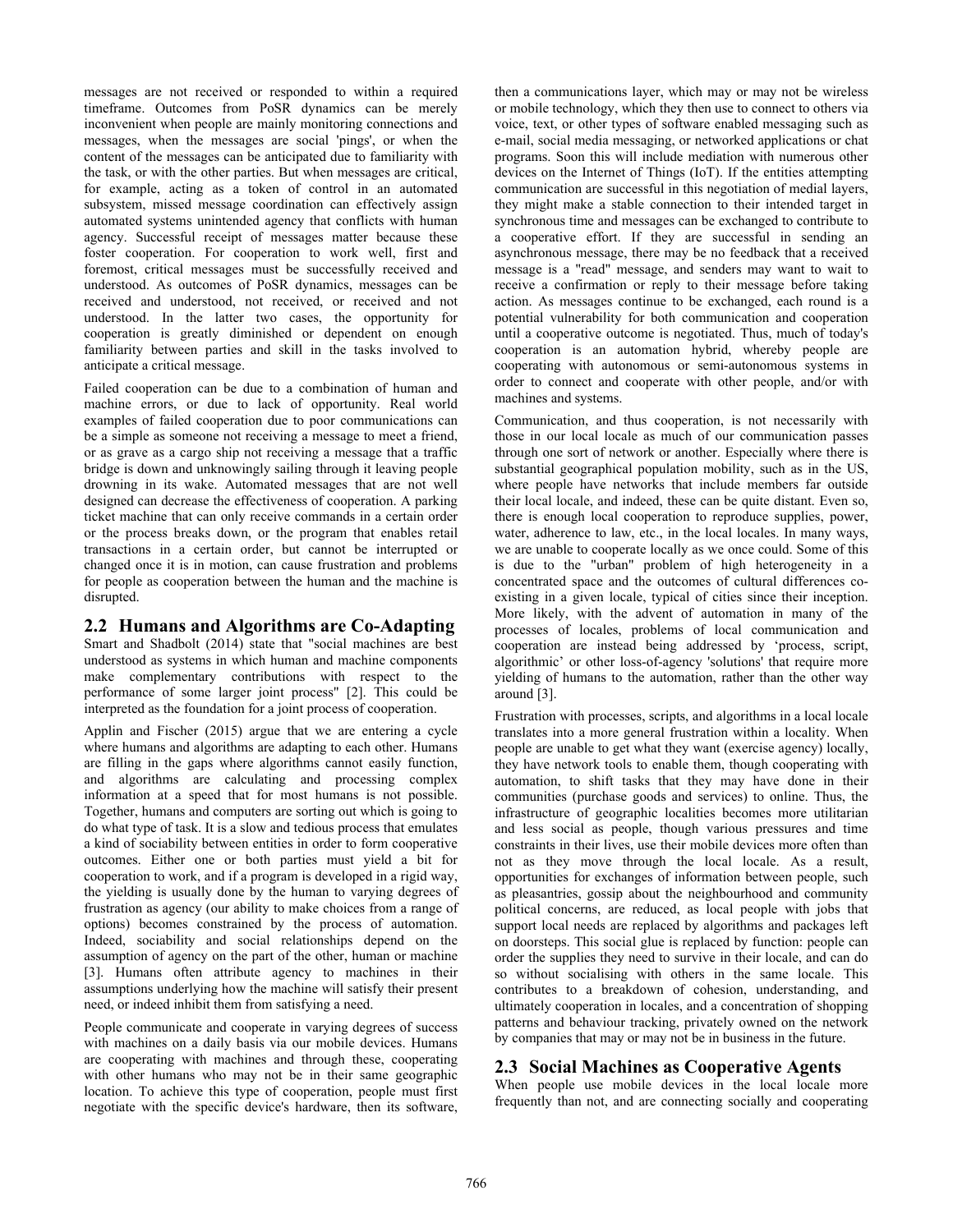with those on the network more than they are with members of their local community, then the way to connect them to their locality will be more effective when done through their mobile devices. This is what some civic and retail systems are currently doing by relating people to services based on local regions [4][5][6][7]. However, they are not necessarily connecting people to people, but rather to regions, often that stop as abstract representations within software. This type of blended reality has problems in that people may no longer have privacy in spaces where they are sharing a data history, now attached to their patterns in the local locale. Simultaneously, the future of cooperation may be hinged upon people's willingness to engage with blended reality (e.g. a combination of network and local locale functions) in their communities as automation takes hold.

Social Machines might meet the hybrid need in several ways: 1) Social Machines can bridge the blended reality issue of network and local locale presence; 2) Social Machines provide useful data to each individual user on the network whilst simultaneously connecting to many multiple users on the network—in the users' preferred asynchronous time schedule [8]; and 3) Social Machines have a unique capacity to replicate some human behaviour in a way that takes up the slack of humans' emotional and/or physical limitations when engaged with the network. In short, Social Machines have the potential to provide some of the cooperative (and perhaps even emotive) social glue that humans have forfeited in our local locales as we have become consumed by nearly constant connection to the network [2].

For example, Waze, Google's "community-based traffic and navigation app" [9], has been used as an example of a Social Machine [10] that collects data from individual nodes, aggregates and processes it, and returns it to individual nodes as "smarter" data that gives more contextually relevant information that aids in navigation. With Waze, users forfeit some privacy and location information, but what they receive is a deeper and more useful dataset (to them), which has the potential to save them time and stress during a commute. In addition, Waze gives some identity and presence to "fellow travellers" on the road, thus humanising and creating a virtual community that exists as a blended reality, where real cars that participate in the network, have node representation as well.

The dataset is dynamic and useful for the time the user is driving, but the idea of the community on the road and fellow travellers may be persistent and could potentially provide a sense of community long after the commute has finished. Drivers (users) are characterised as cartoon cars in the app and thus, may seem more human than the dissociation drivers often have when isolated in their vehicles. Waze may be successful because it provides crowd-sourced navigation information. However, it may also be successful because it is evidence of a cooperative community and illustrates that community to users in real time even if the drivers as individual nodes may not be so cooperative to other drivers. Thus, an area of research could be to explore if the community aspect of Waze produces feelings of group membership that are sustained after the commute has finished. Do Waze users feel more camaraderie on the road? Is Waze as a Social Machine, providing a community cooperative glue that is not available on the roads when drivers are by themselves in their cars?

#### **2.4 Social Machines as Community Proxies**

Social Machines show properties of being an emergent system as "the fabric itself of its constituting parts mutates under their mutual influence, as do the interactions between them' [11]. As such, Social Machines interoperate with other Social Machines and systems, merging and transforming. We too, move through groups in a similar fashion. Potentially, Social Machines could create a cooperative experience that offers a cohesive sense of community that promotes successful cooperation, without compromising to various automation and algorithms that keep digital personal experiences separate from each other, and as such, leave them open to PoSR dynamics related social vulnerabilities.

What is currently missing in much of mobile application design is the shared locale and shared information that operates at a community level (a community comprised of a number of interacting social networks) that gives information back to that community, which is useful to both individuals and the groups. Part of this is due to trust and privacy issues in that people are become more wary to share personal information, including location, to larger entities they either do not understand and/or do not offer much of a reciprocal cooperative relationship. Programs such as Foursquare, Yelp and other apps, enable individual contribution and usage, but do not necessarily have a means to connect people to each other in a local locale. Part of this is due to privacy, and part of this is due to technology, specifically the problems with interoperability and devices. There are two major smartphone platforms, iPhone and Android [12], and within them, users have highly heterogeneous computing environments.

The Waze example of a Social Machine supports cooperation by providing high-level communication between different isolates to enable more collaborative activities while simultaneously not cluttering the individual networks, emulating the pre-digital, or in other terms, the constraints of "local" geography.

Social Machines have to be adaptable because they are dependent on, and service, systems that change. The companies that are responsible for the infrastructure that Social Machines utilize may reorganise, stop shipping products, make new products and render others obsolete, or may be victims of power failures that disable Internet services altogether. The heterogeneity, even of the five major players [12] can create potential for disruption of Social Machines. Thus, Social Machines are required to be nimble, and transcendent of the systems they use at any given time. In contrast, the physical communities whose cooperation and other social features Social Machines could and likely will take on board, change more slowly and although they absorb new changes, they maintain their physical structures due to the physical constraints of geography and materials. This presents a challenge for transferring cooperation to a digital platform that is useable in the local locale because of the temporal nature of technology contrasting with the slower change of communities and community participation.

However, social situations are changing, particularly in urban areas where real estate is expensive and people are transient. In these cases, Social Machines, and the network in general, may perform a type of anchor function and promote community coherence absent in daily life. It is in these environments and amongst these users that Social Machines could first flourish as a cooperation proxy.

#### **3. Conclusions**

The Social Machines construct encourages exploration of distributed cooperative computing as a new means for connecting people and making possible new processes and outcomes not previously achievable. There is a real shift of people's behaviour from managing cooperation through relations and sociability within geographic localities, to managing cooperation through